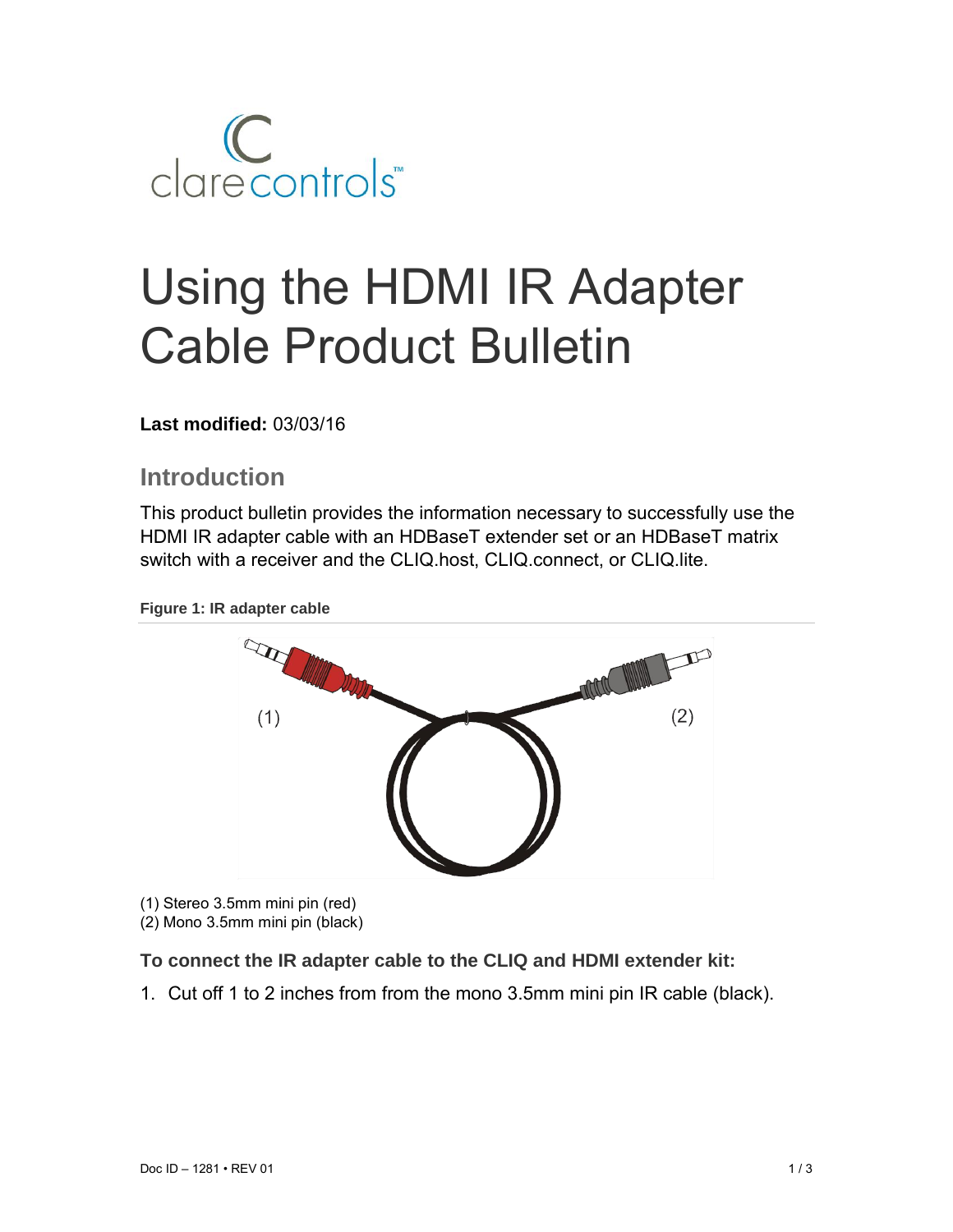2. Strip the 2 wires inside of the cable.

**Note:** The red wire is positive, and the black wire is negative.





- (1) Stereo 3.5mm mini pin
- (2) Mono 3.5mm mini pin jack removed and striped revealing a negative and positive wire
- 3. Connect the exposed red wire to a positive (+) port on the CLIQ IR terminal block.
- 4. Connect the exposed black wire to the corresponding negative (-) port on the CLIQ IR terminal block.

**Note:** The wires must connect to the same negative (-) and positive (+). For example, a positive wire connected to +1 must have the negative wire connected to -1, see below.





(1) IR adapter cable

(2) Negative wire